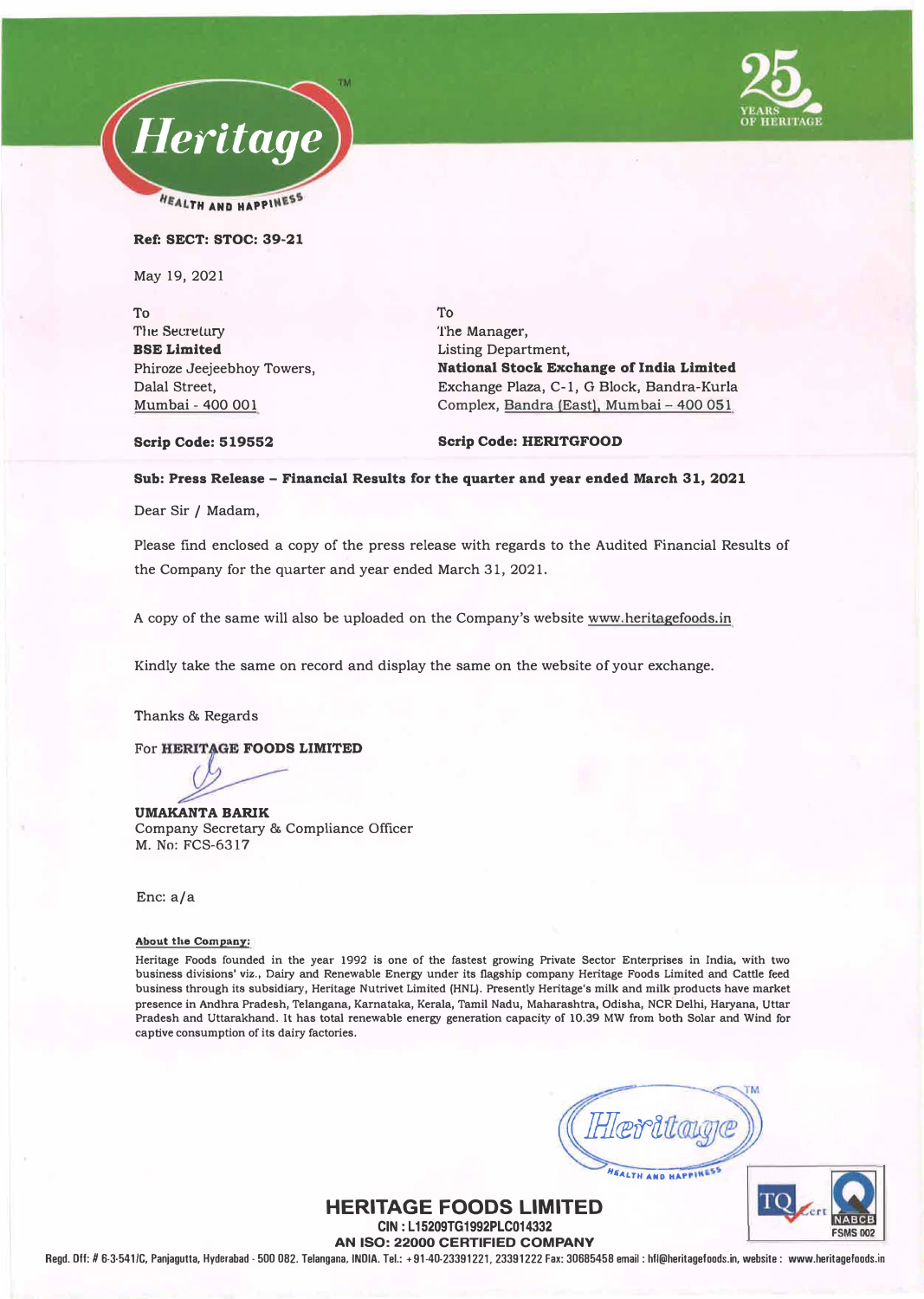

# **Heritage Foods' reports consolidated FY2021 PAT at INR 1,483 million**

# **Consolidated FY2021 Revenue of INR 24,731 million**

# **Value-added products contribute 24.2% to the dairy revenue**

# **The Board recommends final dividend of 100%**

**Hyderabad, May 19, 2021**: Heritage Foods Ltd., one of the leading private dairy players in India, today announced its financial results for the fourth quarter and the year ended on March 31, 2021.

# **Q4FY2021 Results - Consolidated**

- Revenue from operations was at INR 6,194 million as compared to INR 6,526 million in Q4FY2020
- EBIDTA was at INR 470 million as compared to INR 277 million in Q4FY2020; registering a growth of 70%
- EBITDA Margin improved by 334 bps to 7.6% as against 4.3% in Q4FY2020
- Net Profit was at INR 244 million as compared to INR (2,099) million in Q4FY2020

# **FY2021 Results - Consolidated**

- Revenue from operations was at INR 24,731 million as compared to INR 27,259 million in FY2020.
- EBIDTA was at INR 2,712 million as compared to INR 1,354 million in FY2020, registering a significant growth of 100.3%.
- EBITDA Margin improved by 600 bps to 11% as against 5% in FY2020.
- Net Profit was at INR 1,483 million as compared to INR (1,694) million in FY2020

# **Operations Highlights**

- Average milk procurement during Q4FY2021 was at 1.2 million litre per day (MLPD) compared to 1.3 MLPD in Q4FY2020.
- Average milk sales during Q4FY2021 was 1.0 MLPD compared to 1.1 MLPD in Q4FY2020
- Curd sales during Q4FY2021 was at 278.6 metric tonnes per day (MTPD) compared to 294.6 MTPD in Q4FY2020
- Revenue from Value added products (VAP) at INR 1,608 million contributed 26.6% to the overall dairy revenue during Q4FY2021. Their contribution for FY2021 at INR 5,825 million stood at 24.2% total annual dairy revenue as against 27.0% in FY2020.

Commenting on the results, **Mrs. Brahmani Nara, Executive Director**, said, "As a result of improved profitability for FY2021, Heritage Foods has managed to reduce its debt significantly, and the Board has recommended a final dividend of 100%. The company continues with its efforts of enhancing value-added product portfolio and launched Mozzarella and processed cheese, fresh cream, cool café drink, and further expanded its ice cream portfolio.